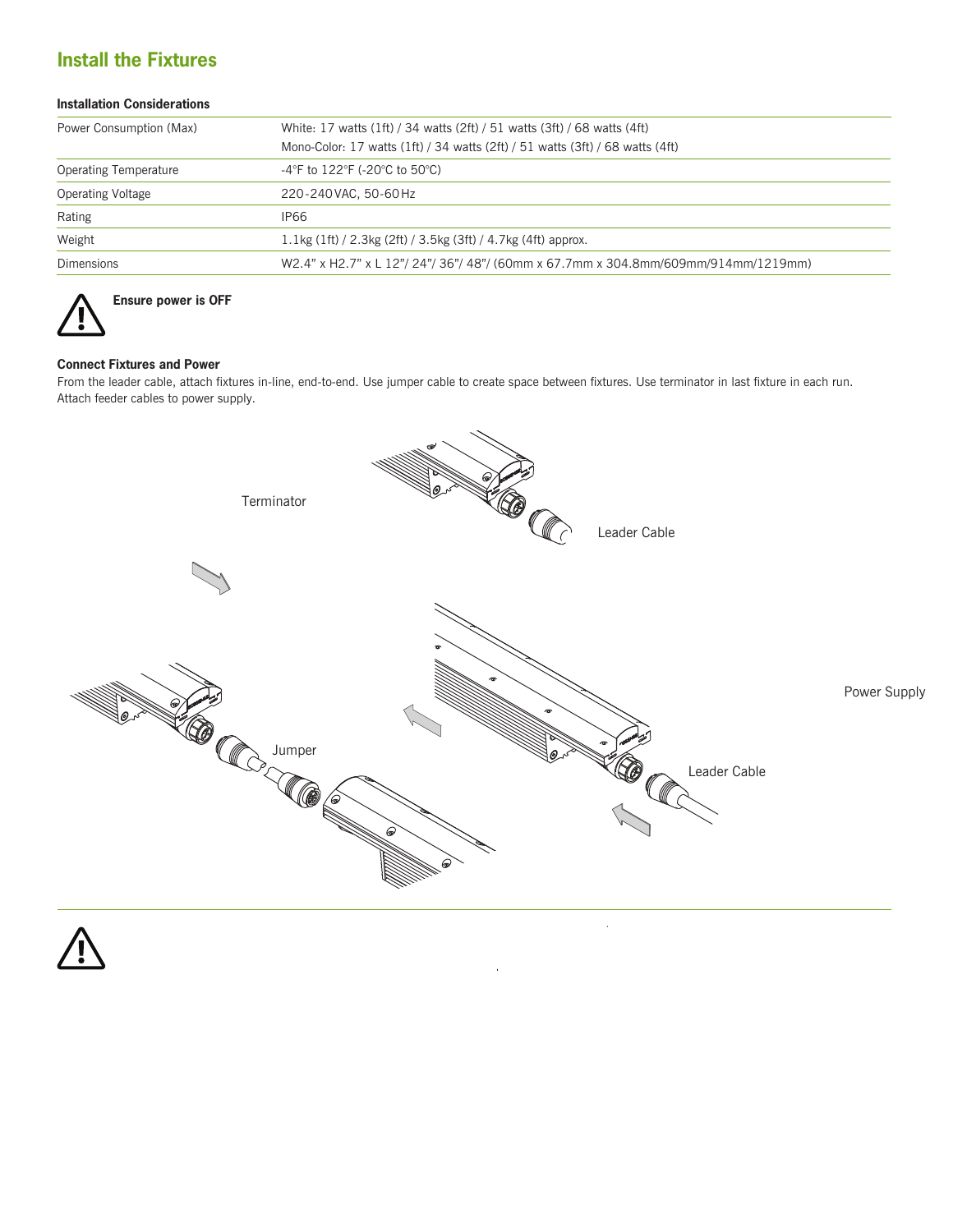## **Install the Fixtures** EcoSpec<sup>®</sup> Linear HP EXT Wall Wash EcoSpec® Linear HP EXT Wall Wash Mono-Color

## **Blue Light Fixture Only**

A. The Blue LED fixture is classified as group 2 for blue light hazard and retinal thermal hazard.

B. Possibly hazardous optical radiation emitted from this product.

C. The following optional graphs present the relationship between exposure hazard values(EHVs) and the hazard distances of distant-dependent EHV (All the graphs are based on the model 11LC-48-BL-220-6):









**ECSSENSE**®

© 2012 EcoSense Lighting Inc. All rights reserved. Specifications subject to change without notice. Visit **www.ecosenselighting.com** for the most current specifications. EcoSense, the EcoSense logo, and EcoSpec are trademarks of EcoSense Lighting Inc.